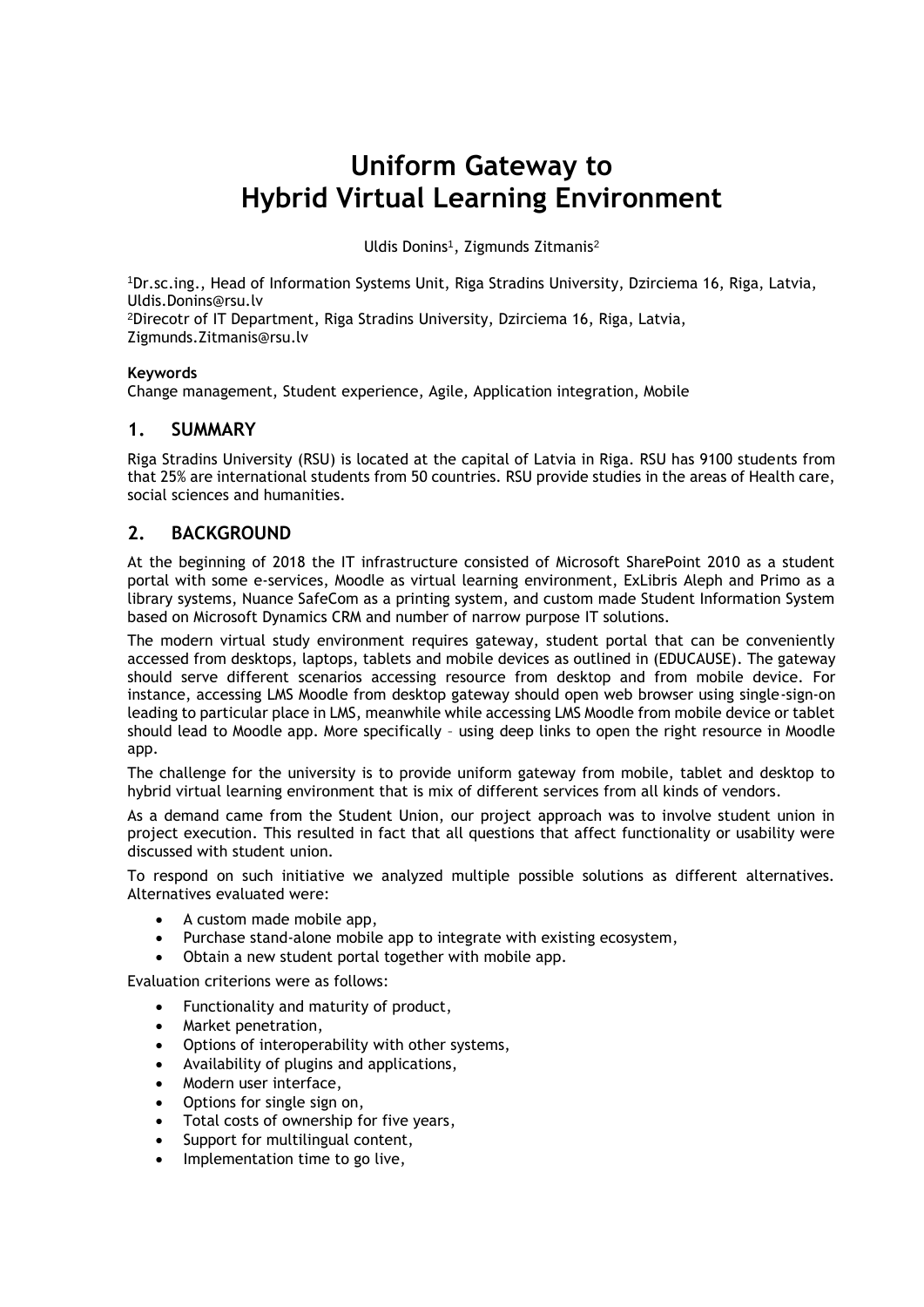Technological and delivery risks.

At the end of evaluation, a decision to achieve the initiative's goal was to go with a bundle consisting of following solutions:

- MyDay from Collabco as a single mobile and desktop app,
- Custom made E-services portal connecting e-services with back-end systems in Riga Stradins University and other institutions, like ISIC and public transportation company,
- Launch mobile apps for existing platforms like Moodle and Panopto.

The project approach was to use Agile, in all aspects of the project execution. In order to maximize stakeholder involvement the ready made software was delivered continuously to stakeholder group on regular basis. The goal of each sprint was to provide some new functionality for particular stakeholder group. We have used different means of communications, including WhatsApp group with student representatives. Student Union was involved throughout the project and all decisions that affect



functionality or usability were discussed on regular basis.

# **3. NEXT STEPS**

The new solution is going to be launched on February 12 2019 – five months from signing contracts with suppliers. Students interacting with IT and Communication departments designed the launch campaign. The goal of the campaign is to achieve that 50% of all students visit the new portal. Meanwhile student union will gather feedback that will be used for further evolution of student portal.

Next phase is to collect feedback from students and usage statistics from data warehouse and set objectives for the next project phase. To evaluate usage of the new solution, data warehouse will be extended to include data about usage of student portal, Moodle and e-services. This analytic data will provide insight on application of mobile vs desktop, e-learning environment and other e-services. Detailed analysis will be possible using slice and dice functionality on different student categories.

# **4. CONCLUSIONS**

The decision to implement cloud based student portal that is bundled with mobile app and then extend it with e-services and mobile apps for already used platforms is a fast way to bring new experience for students and respond to the new usability requirements in a very short timeframe. The usage of Agile and delivering of working software frequently helps mitigating risks and allows serving the highest value items first.

# **5. REFERENCES**

EDUCAUSE website (2018). *2018 Students and Technology Research Study.* Retrieved February 2, 2019, from: [https://library.educause.edu/resources/2018/10/2018-students-and-technology-research](https://library.educause.edu/resources/2018/10/2018-students-and-technology-research-study)[study.](https://library.educause.edu/resources/2018/10/2018-students-and-technology-research-study)

O'Connora, S., Andrewsb, T. (2018). Smartphones and mobile applications (apps) in clinical nursing education: A student perspective. *Nurse Education Today, 69,* pp. 172–178.